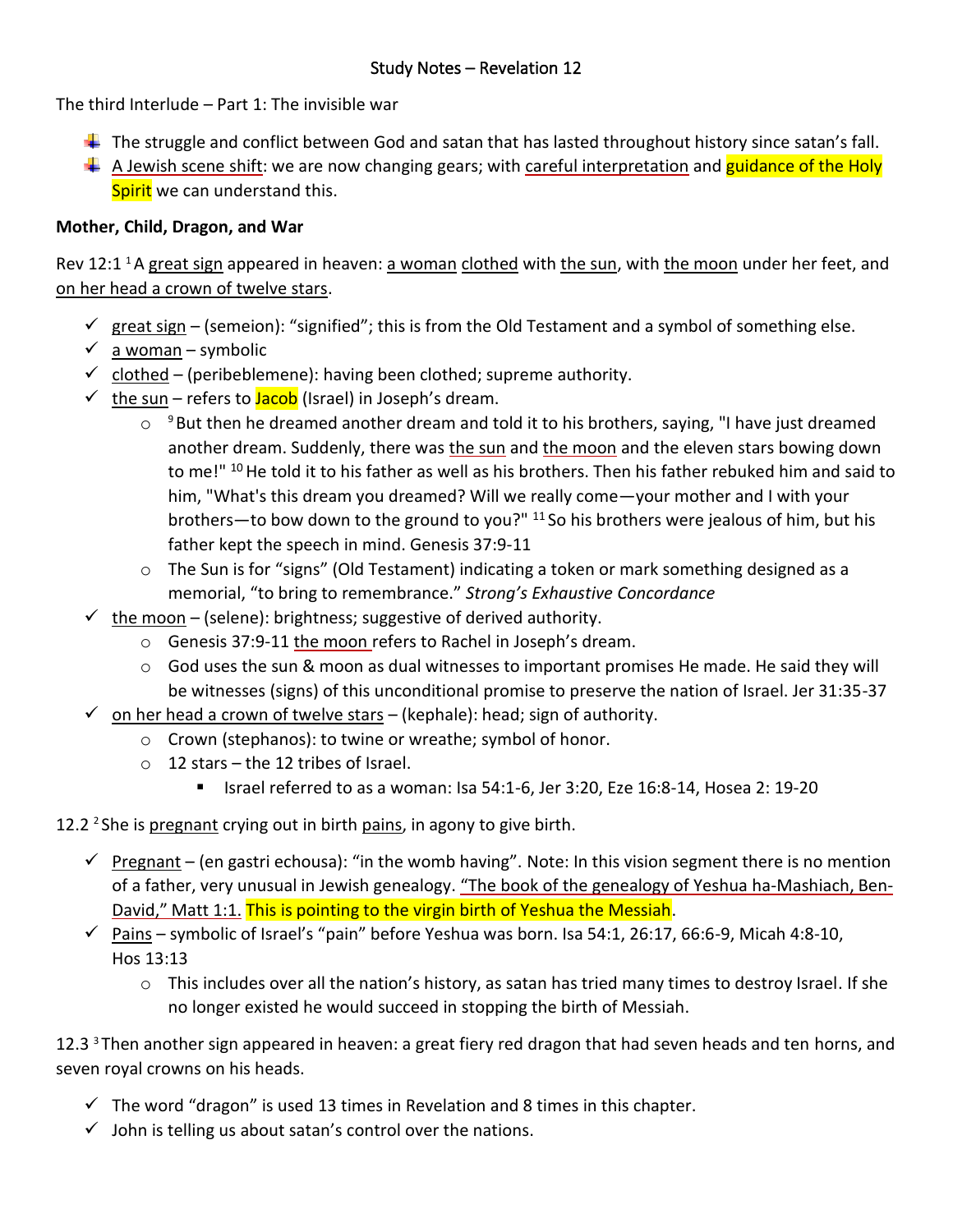12.3<sup>3</sup> Then another sign appeared in heaven: a great fiery red dragon that had seven heads and ten horns, and seven royal crowns on his heads. (continued)

- $\checkmark$  fiery red (pyros): like the horse of the second seal (Rev 6:4). The color represents bloodshed and destruction.
- $\checkmark$  Great dragon (mega drakon): symbolizes a powerful aggressive deadly foe here it is satan. Rev 20
- $\checkmark$  seven heads 7 = completeness. (kephale): head sign of authority. Represents the 7 nations / kingdoms that have had dominion over Israel: Egypt, Syria, Babylon, Medes / Persia, Greece, Romans, and Antichrist (future).
- $\checkmark$  ten horns ten (deka): the measure of human responsibility. Horns (keras): used in plural as a sign of strength, on beasts: as a sign of national potentates. Dan 7:8, 8:9
	- o The 10 horns that appear in Daniel's night vision: "As for the ten horns, out of this kingdom ten kings will arise." Daniel 7:24 In Nebuchadnezzar's statue dream of the 10 toes (Dan 2:23-34, 41- 42), these are the same 10 horns John sees upon the dragon in this verse and upon the Beast. Rev 13:1, 17:3,7
	- $\circ$  The 10 horns are placed upon the 7<sup>th</sup> head: the antichrist powered by satan.
	- o The 10 horns / toes are 10 kings of the Tribulation. Rev 17:12-13 Probably powerful influential persons / leaders / politicians. They have political authority (all authority will be given to the antichrist).
	- o Although both the 7 heads & 10 horns are called "kings", the term implies "sovereignty, royal power, dominion" there is a difference between the two. The 7 heads / kingdoms span a long period of time in history, while the 10 horns (toes) are contemporaries at the same time of the Tribulation.
- $\checkmark$  seven royal crowns (diadem): of royalty, not stephanos (victories).
	- $\circ$  7 diadems / 7 kings / 7 historic chronological kingdoms. The 10 horns on the 7<sup>th</sup> head also wear crowns. Rev 13:1

12:4<sup>4</sup> His tail sweeps away a third of the stars of heaven—it hurled them to the earth. Now the dragon stood before the woman who was about to give birth, so that whenever she gave birth he might devour her child.

- $\downarrow$  John takes us back to satan's fall into sin.
	- $\checkmark$  sweeps away "to draw, drag, haul"; is used of a net as in catching fish; to move something by force.
		- $\circ$  Satan was key in the heavenly rebellion. This isn't referring to his final casting out (Rev 12:7) but his original fall in sin and corruption of 1/3 of the angels (Isa 14:12-17, Eze 28:14). This occurred early in God's creation order, prior to Eve's temptation in the Garden of Eden (Gen 3:1-5).
			- Job 1:6-7 tell us he still has access to Heaven.
		- $\circ$  Satan wants to rule and be worshipped and detests the One who is taking his Kingdom away. Exo 1:15-22, 1Sam 18:10-11, 2 Chr 22:10, Matt 2:16
	- $\checkmark$  stood before The promised birth of Messiah spoken of by the Law and the Prophets (Gen 3:5, Isa 7:14, 9:67) was about to be fulfilled (Matt 1:20, Luk 1:34).
	- $\checkmark$  the woman Israel represented by Miriam, of David's lineage is about to give birth to Yeshua in Bethlehem, Israel.
	- $\checkmark$  devour her child Satan is waiting for his opportunity to kill the Messiah.
		- $\circ$  Throughout history satan has tried to destroy Israel & the Messianic promise: Cain's murder of Abel (Gen 4:8), Pollution of the offspring of man by "Sons of God" (Gen 6:2-4), Pharoah's attempt to kill newborn Hebrew males (Exo 1:16, 22, Acts 7:17), Antiochus Epiphanes (Dan 8:9- 14), Haman (Est 3:6), Athaliah attempt to kill royal heirs (2 Chr 22:10), Herod (Matt 2:16-18).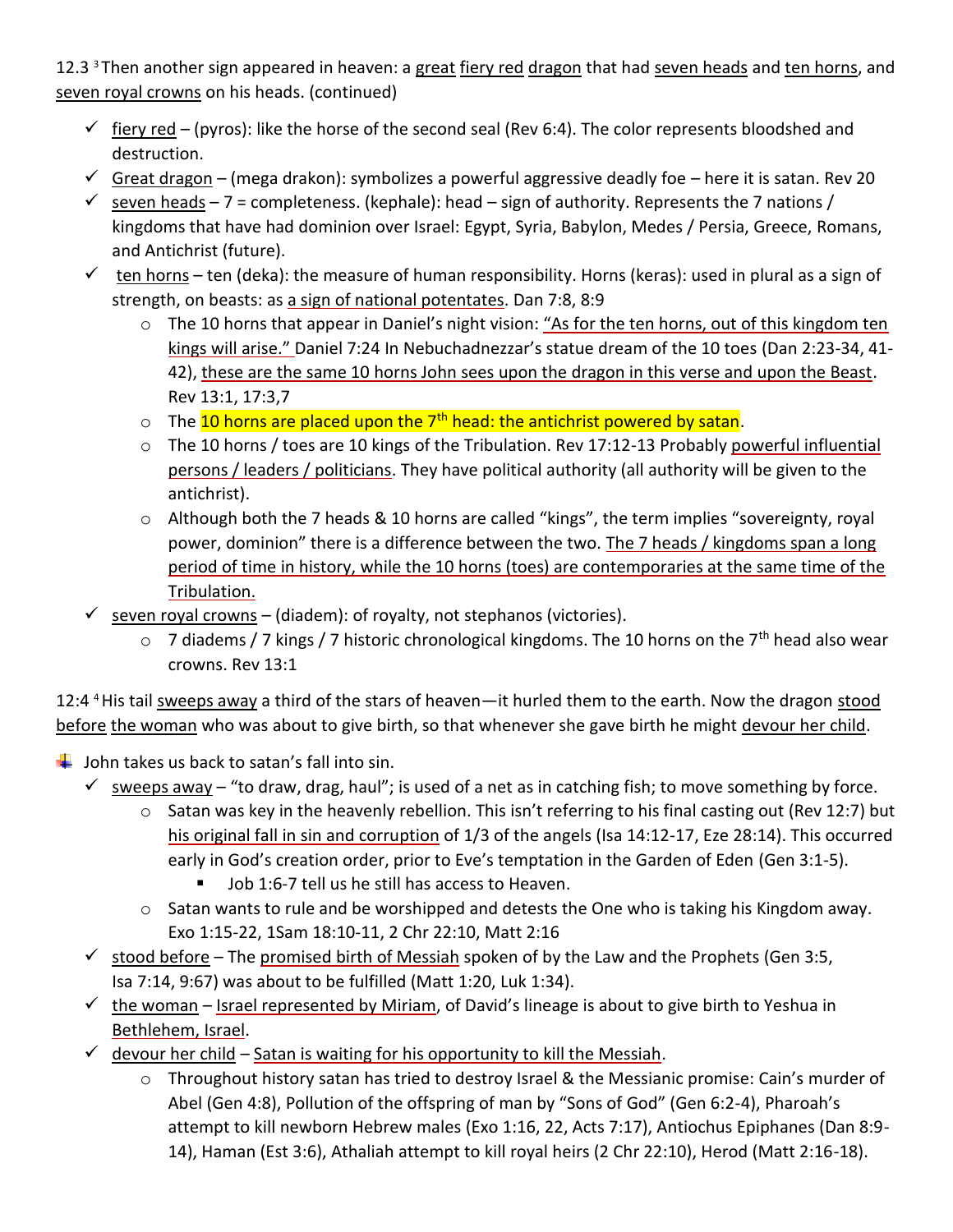12.5<sup>5</sup> And she gave birth to a son, a male child, who is to rule all the nations with an iron rod. And her child was snatched away to God and to His throne.

- $\checkmark$  gave birth to a son The Son born to Israel the promised Messiah Yeshua.
- $✓ Rule (poimainen): herd, tend, (lead to) pasture. Matt 9:36, 25:32, 26:31, Mark 6:34, Luk 2:8, 15-20$ 
	- o Feed: Luk 17:7, John 21:16, Acts 20:28, 1 Cor 9:7, 1 Pet 5:2, Jude 1:12
	- o Leading, guiding, protecting as a shepherd does his flock.
- $\checkmark$  iron rod alludes to Psalm 2. This is during the Messianic Kingdom.
- $\checkmark$  snatched away (harpazo): caught up, raptured as in 1 Th 4:17
	- o The physical transportation by the power of Holy Spirit.
	- $\circ$  In this passage it is passive an external agent (God the Father) caught up the child (Yeshua) away (Yeshua's ascension into Heaven). Acts 1:9-11
	- o He will be seated at the right hand of the Father, until the time comes for him to rule from the throne of David on earth in Jerusalem. Dan 7:13-14, 21-22, 26-27, Matt 25:31, Rev 3:21, 20:4

12.6 <sup>6</sup>Then the woman fled into the wilderness, where she has a place prepared by God so they might take care of her for 1,260 days.

- $\checkmark$  Fled (pheugo): escape, to flee, fugitive.
- $\ddot{\bullet}$  How soon from Yeshua's Ascension into Heaven to the time Israel must flee?
	- 1. Roman destruction of Jerusalem in 70 AD? Four decades after the Ascension; there is no indication in the diaspora of supernatural assistance as Revelation 12:14 explains. Note: Prophets of the Old Testament write about events which are side-by-side, often the same sentence which are separated by long periods of time. They were often shown important highlights (1 Peter 1:10-11) with the full range of history collapsed in their view, like looking through a telescope.
	- 2. The "Child" has been "caught up" about 1900 years and the "woman" has yet to flee.
	- 3. Zechariah tells us about the Shepherd being struck: "Awake, O sword, against My shepherd, against the man who is My companion! It is a declaration of ADONAI-Tzva'ot. Strike the shepherd and the sheep will be scattered! I will turn My hand against the little ones. <sup>8</sup>Then it will happen —it is a declaration of ADONAI - that in the entire land two-thirds will be cut off and die, but a third will be left in it. <sup>9</sup>This third I will bring through the fire. I will refine them as silver is refined, and will test them as gold is tested. They will call on My Name and I will answer them. I will say, 'They are My people,' and they will answer, 'ADONAI is my God.' Zechariah 13:7-9 During the "time of testing" (Romans 3:10) only 1/3 of Israel survives, the remnant. At the end of the 7 years when the remnant turns to Yeshua in faith crying out "Baruch haba bas hem Adonai!" Then "all Israel shall be saved" referring to the nation – the twelve tribes of Israel. Matt 23:39, Jer 30:5-7
	- 4. Expect to see great opposition by Satan to Israel. If they don't cry out Satan can continue his destructive behavior and ownership of the earth with events similar to the Crusades, the Inquisition, the Pogroms of Russia, the Holocaust and even portions of the "church" that serve the dragon. Unfortunately, the evil persecution of Israel hasn't reached its climax for Revelation reveals her darkest hours are yet to come.
	- $\checkmark$  Wilderness desert, uninhabited place, a place of desolation, safety, discipline and testing. Matt 24:15-21 "Jacob's Trouble"
		- $\circ$  In the Days of Jacob's Trouble (Jer 30:7-8) the latter days (Jer 30:24), prior to Israel's restoration of the Millennial Kingdom (Jer 30:9-10), God promises to give a surviving remnant grace in the wilderness (Jer 31:2). Just as the rebellious of Israel fell in the wilderness, prevented from entering the Promised Land, so too will the rebellious will perish rather than turn to Yeshua.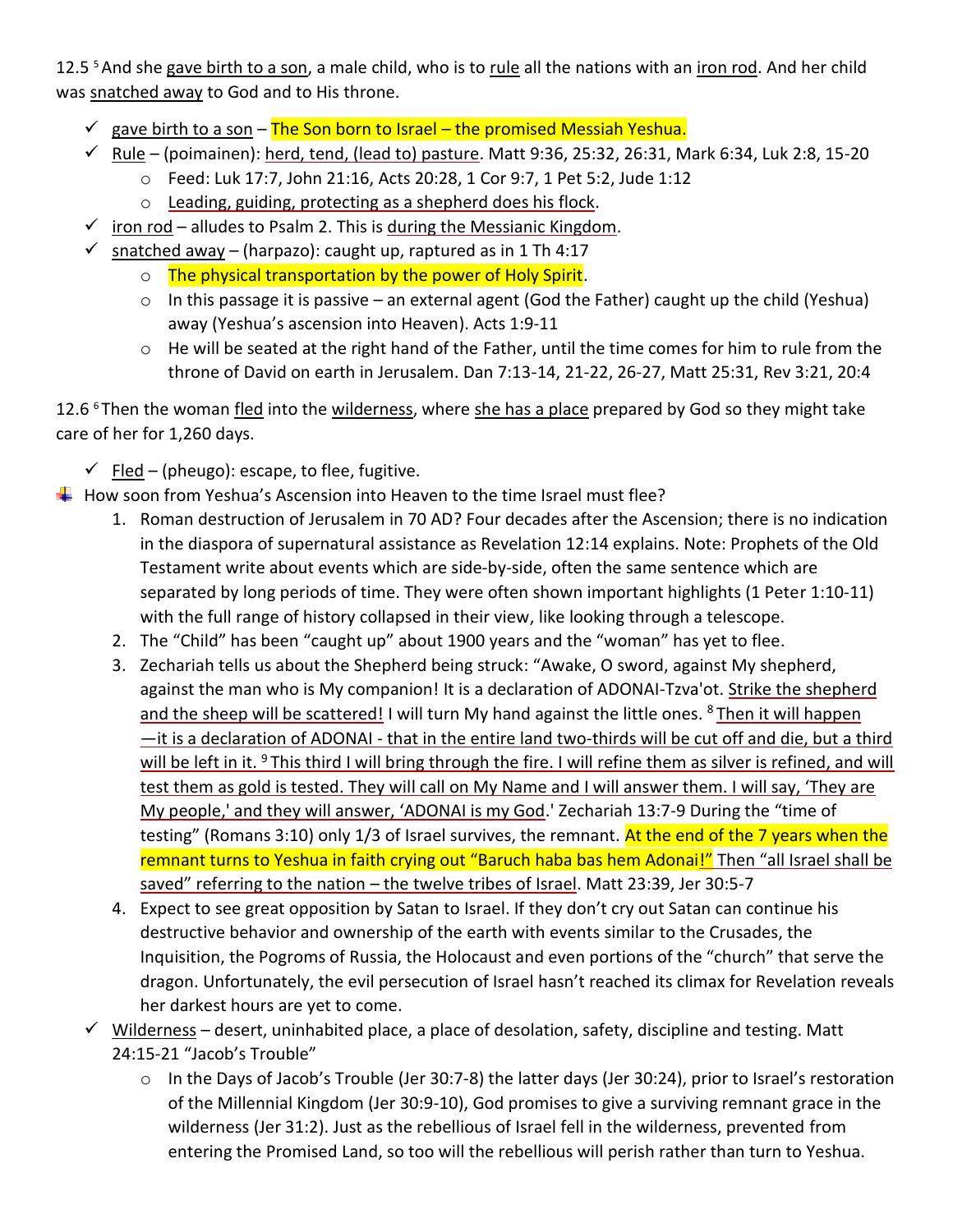12.6 $6$ Then the woman fled into the wilderness, where she has a place prepared by God so they might take care of her for 1,260 days. (continued)

- $\checkmark$  she has a place (hopu echei ekei topo n): a specific location in the wilderness.
	- o A possible location suggested, by several people, is Petra in Jordan. Ruins of an ancient city of Edom with very mountainous walls and a recently restored water cistern system.
	- o In the middle of a passage by Isaiah describing a time of destruction coming upon the people of Moab, during which they needed Zion's favor for refuge is a reversal in the scene. "Give counsel, execute justice. Cast your shadow like night at noonday. Hide the refugees, do not betray the fugitive. <sup>4</sup> Let My refugees stay with you. Be for Moab a hiding place from the face of the destroyer. For the extortion is at an end, devastation ceases, oppressors are gone from the land.<sup>5</sup> A throne will be established in mercy, and One will sit on it in truth - in the tent of David -One who seeks justice and is ready for righteousness." Isaiah 16:3-5
	- o "Send lambs to the ruler of the land from Sela in the desert to the mountain of the Daughter of Zion." Isaiah 16:1
		- Sela is the biblical name of Petra (the Rock).
		- Is it possible that the path by which the Moabites sent lambs from Petra via the wilderness to Jerusalem is to be retraced by the "sheep" of Israel who flee in the time of Jacob's Trouble? Zech 13:7-9, Isa 26:20-21
	- o He will also invade the Beautiful Land. Many will be overthrown, but these will escape from his hand: Edom, Moab, and the chief of the sons of Ammon. Daniel 11:41 Daniel is prophesying that the Antichrist will enter many countries including the "Glorious Land" (Israel) but for some reason he is unable to enter Edom, Moab and Ammon (modern day Jordan) which includes Bozrah & Petra.
	- o The second coming of Yeshua scriptures indicate that He is seen coming from this region, where He released the remnant and is heading to Jerusalem. Isa 42:11-13, 63:1-6, Psa 60:9-12, 108:10- 13 The "Strong City" is Petra.
	- $\ddotplus$  "Petra is located in a basin within Mt. Seir and is totally surrounded by mountains and cliffs. The only way in and out of the city is through a narrow passageway that extends for about a mile and can only be negotiated by foot or horseback. This makes the city easy to defend and it's surrounding high cliffs give added meaning & confirmation to Isaiah 33:16: "He will dwell on the heights - his refuge will be an impregnable cliff. His bread will be provided, his water assured." The name Bozrah means "sheepfold". An ancient sheepfold had a narrow entrance so that the shepherd could count his sheep. Once inside the fold, the sheep had room to move around. Petra is shaped like a giant sheepfold… surrounded by cliffs." *The Footsteps of Messiah* by Arnold Fruchtenbaum.
- $\checkmark$  prepared by God (hetoimasmenon): having been prepared before her flight.
- $\checkmark$  they might take care of her other people will provide the remnants' needs.
	- o Elijah was fed by a raven (unclean bird) and a Gentile widow (Luke 4:26-29)
	- $\circ$  "They" are the Gentiles context of the Sheep & Goats judgement in the Valley of Jehosaphat (the Valley of Decision) where the Gentiles are gathered before Yeshua to determine who enters the Millennial Kingdom based upon their provision for "His brothers" during the time of Jacob's Trouble. Matt 25:32
	- $\circ$  This will apply to all Gentiles wherever Yeshua's brethren are during the Time of Jacob's Trouble.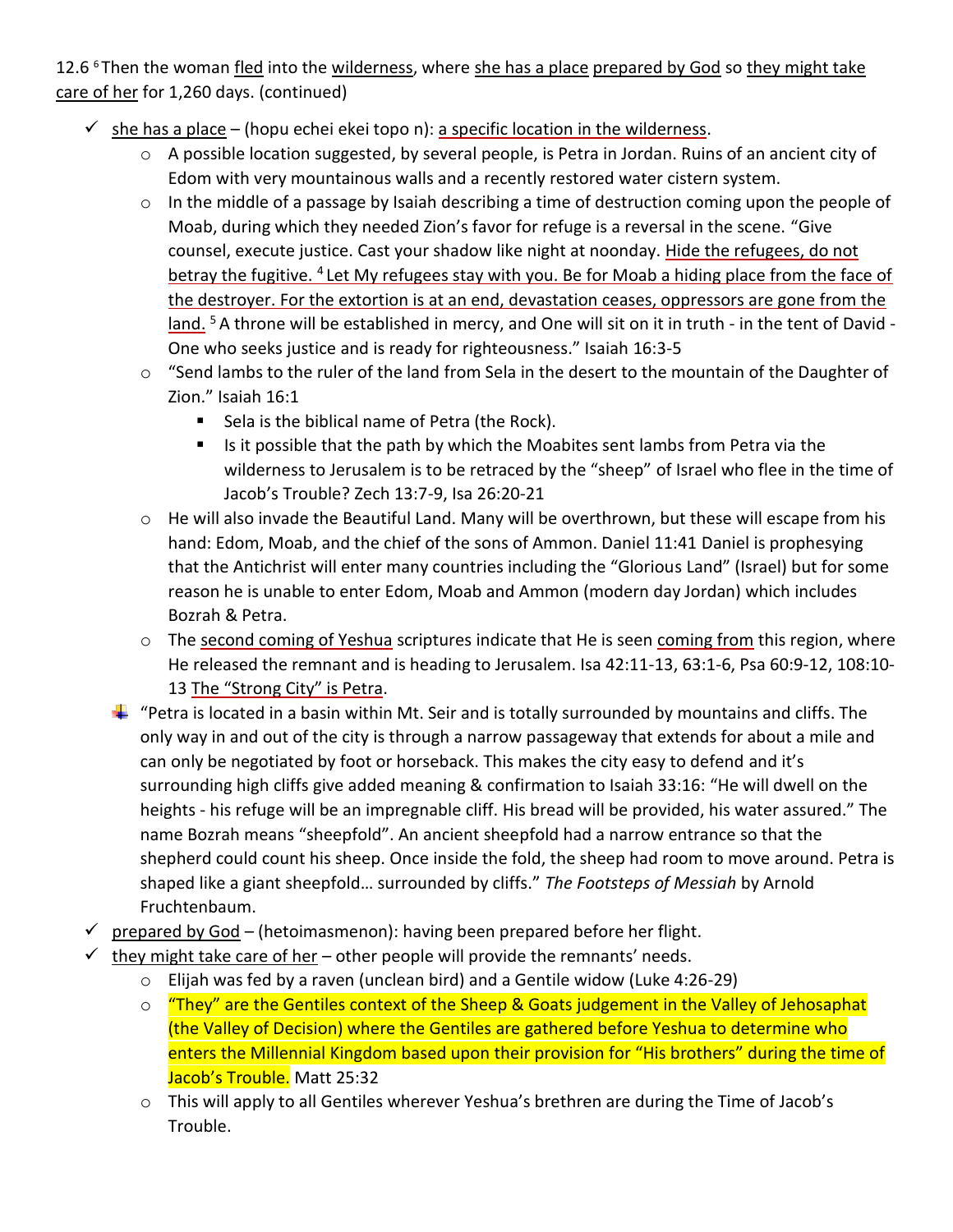12.7<sup>7</sup> And war broke out in heaven, Michael and his angels making war against the dragon. The dragon and his angels fought,

- $\text{ }$  This verse is a time mark midpoint of the 7 years (70<sup>th</sup> week). John returns to the consecutive order of the Tribulation; now entering Jacob's Trouble.
	- $\checkmark$  Michael One of the chief princes; an archangel. Dan 10:13
		- o Mentioned in Daniel, Jude, Revelation
		- o Angel of the highest rank, a warrior.
		- o Guardian over Israel. Dan 12:1-2, 10:13, 21
		- $\circ$  Michael battled with satan over the body of Moses. But when Michael the archangel, disputing with the devil, was arguing about the body of Moses, he did not dare to render a judgment against him for slander, but said, "May the Lord rebuke you!" Jude 1:9 TLV
- What this war will look like is hard to imagine with all the power and force angels possess!

12.8-9 <sup>8</sup> but they were not strong enough, and there was no longer any place for them in heaven. <sup>9</sup> And the great dragon was thrown down—the ancient serpent, called the devil and satan, who deceives the whole world. He was thrown down to the earth, and his angels were thrown down with him.

- $\checkmark$  Deceives (planao): to go astray, wander, to deceive by leading to error, to seduce, often the sense of deceiving oneself.
- $\checkmark$  He was thrown down to the earth, and his angels were thrown down with him forever banned, but woe to the earth! Satan's fury knows no limits.

12.10<sup>10</sup>Then I heard a loud voice in heaven saying, "Now have come the salvation and the power and the kingdom of our God and the authority of His Anointed One, for the accuser of our brothers and sisters-the one who accuses them before our God, day and night—has been thrown out.

- $\checkmark$  Now have come (egeneto): prophetic aorist.
	- o The Kingdom doesn't arrive until the events of Revelation 19. In cutting off Satan's access to Heaven, the Kingdom is now so near as to be considered fulfilled.
- ✓ His Anointed One The kings of earth set themselves up and rulers conspire together against ADONAI and against His Anointed One Psalms 2:2 TLV
- $\checkmark$  the accuser satan
	- o Satan is continuously bring charges against the elect; like bring a legal charge before a judge, as in court. 1 Peter 5:8

12.11  $11$  They overcame him by the blood of the Lamb and by the word of their testimony, and they did not love their lives even in the face of death.

- $\checkmark$  They referring to the martyrs of the Great Tribulation. Rev 7:9-10
- $\checkmark$  the blood of the Lamb Yeshua's sacrifice on the cross; the shedding of His blood covers all our sin.
	- o The accuser brings before God.
	- o They are justified with God.
	- $\circ$  Sin debt is paid in full.
	- o They are made perfect before God.
- $\checkmark$  Testimony (marturia): witness, evidence, they have faith in Yeshua and tell others the Good News of the Gospel.
- $\checkmark$  they did not love their lives They would rather die than be unfaithful to Yeshua. They will never bow to the antichrist and satan.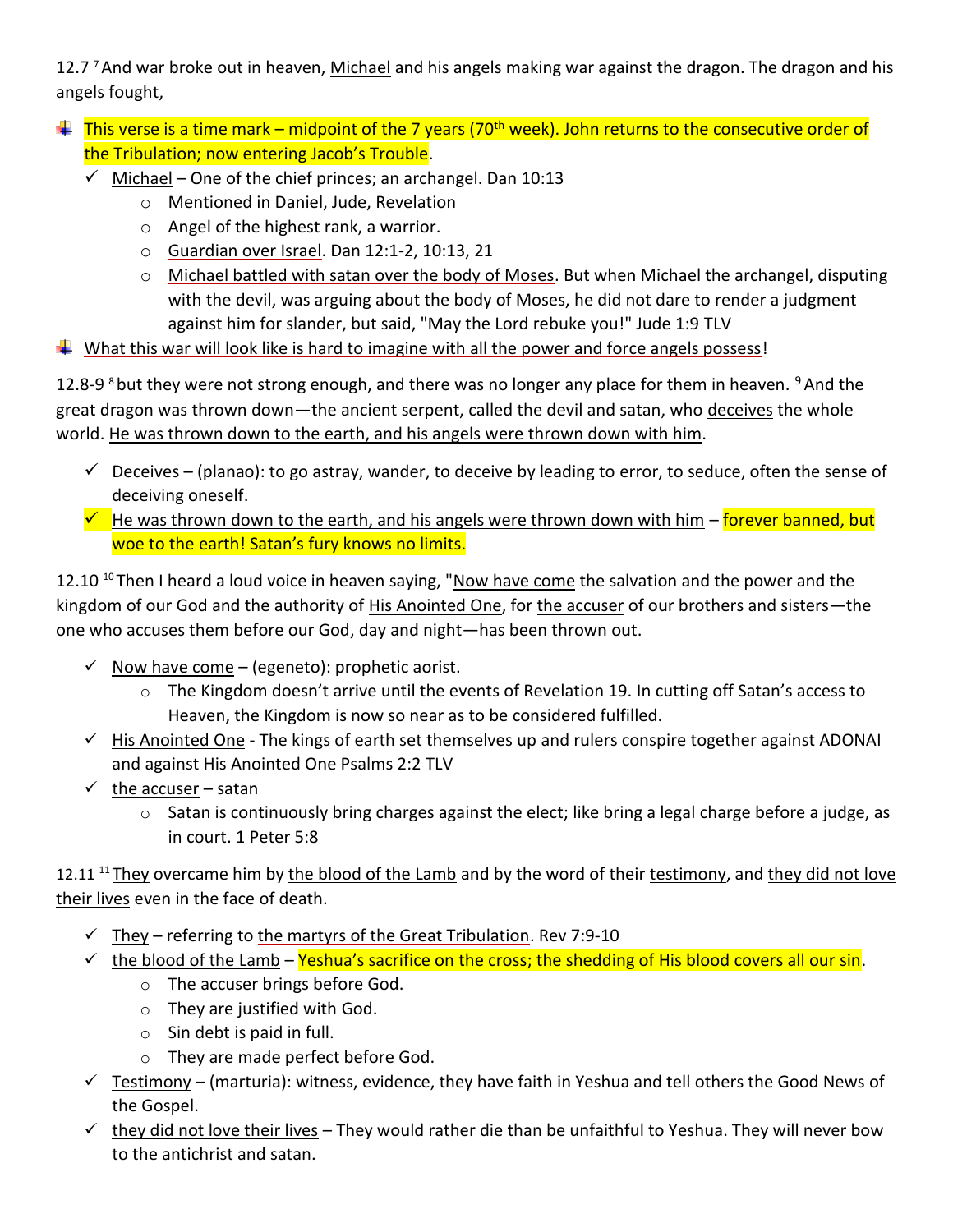12.12<sup>12</sup> Therefore rejoice, O heavens, and you who dwell in them! Woe to the earth and the sea, for the devil has come down to you with great rage, knowing that his time is short.

- $\checkmark$  great rage (thumos): hot anger, passion, rage, fierceness.
	- $\circ$  A double woe: the wrath of satan. The third woe the 7<sup>th</sup> Trumpet.
- $\checkmark$  his time is short Satan now has little opportunity and time, so he is going to go after the Jews with intensity, great passion and hatred. He must try to destroy them so they can't cry out to Yeshua.
	- o This is the reason they will flee to the wilderness.

12.13<sup>13</sup> Now when the dragon saw that he had been thrown to the earth, he stalked the woman who had given birth to the male child.

- $\checkmark$  Stalked (dioko): to put to flight, drive away, run after, pursue.
	- $\circ$  <sup>15</sup> "So when you see 'the abomination of desolation,' which was spoken of through Daniel the prophet, standing in the Holy Place (let the reader understand),  $^{16}$  then those in Judea must flee to the mountains. <sup>17</sup> The one on the roof must not go down to take what is in his house, <sup>18</sup> and the one in the field must not turn back to get his coat.  $19$  Woe to those who are pregnant and to those who are nursing babies in those days!  $^{20}$  Pray that your escape will not happen in winter, or on Shabbat. <sup>21</sup> For then there will be great trouble, such as has not happened since the beginning of the world until now, nor ever will.  $^{22}$  And unless those days were cut short, no one would be delivered. But for the sake of the chosen, those days will be cut short. Matt 24:15-22

12.14<sup>4</sup> But the woman was given two wings of the great eagle, so that she might fly away from the presence of the serpent into the wilderness, to the place where she is taken care of - for a time, times, and half a time.

- $\checkmark$  Wings (pterux): used symbolically in Rev 12:14, suggesting the definiteness of the action, the "wings" indicating rapidity and protection. What they use to leave is unknown.
- $\checkmark$  to the place Note: The Lisan Peninsula separates the two basins of the Dead Sea at its' narrowest point. This peninsula is a likely route from the Judean wilderness to Jordan, the area of Bozrah and Petra. *BiblePlaces.com*